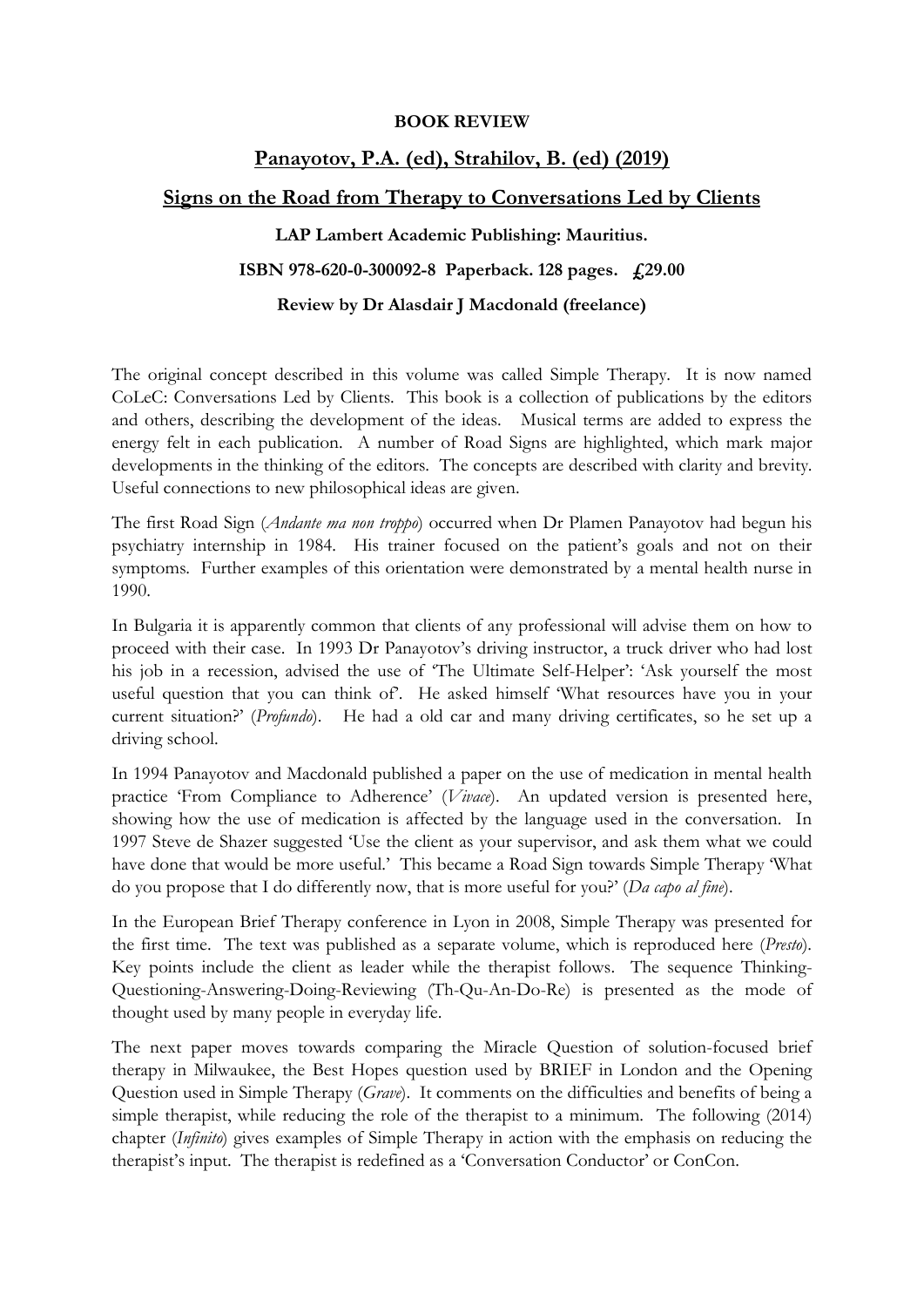The importance of asking oneself good questions is revisited in 'My Steps to Success: the Good Questions Diary' (Spirituoso ma non troppo). This was intended as an educational tool for teenagers but has also been used in personal crises. It is currently being updated.

The next Road Sign in 2017 (*Larghetto*) was an encounter with a disturbed and angry man in the street, who became calm and thoughtful after a brief description of Simple Therapy. This provoked the thought that perhaps therapists will change their ways only if their clients demand it. Subsequent reflection identified that we have 'Firsthand Knowledge' of ourselves and only 'Secondhand Knowledge' of others. (This distinction is difficult in English but several other languages have separate words for these concepts.) So therapy is based on the client's firsthand knowledge of what is helpful to them and therapy becomes assisted self-help.

The next chapter revisits the comparison between the Miracle Question, the Best Hopes question, and the (Simple Therapy) Mind-Activating Question (Presto). It makes the point that all three questions seek what the client wants, but on different time-scales: in future days, in future hours or in the coming minutes and seconds.

The Skeleton Key to Assisted Change (*Puntato*) is presented as the maximum involvement of the client in the conversation. The editors point out that clients choose when to seek help, what kind of help they want and where to look for it. Thus all clients have already carried out some pre-session activities. Simple Therapy suggests Questioning for Useful Questions (QuQu): the Mind-Activating Question (MAQ), the Time-Orientation Questions (TOQ), Multiple-choice Questioning (therapist drawing questions from a list) (MuQ) and Delayed-Answers Questioning (DAQ). The conclusion is that this is no longer named 'therapy' but is better known as CoLeC: Conversations Led by Clients.

Alexey Mikhalsky in Russia independently developed therapeutic work along similar lines to Simple Therapy. In 2019, he and Plamen Panayotov published 'It will never be the same again' in the Journal of Solution-Focused Brief Therapy (Andante ma non troppo). It describes the QuQu tools in brief and emphasises the value of clients' self-questioning. QuQu responses are expressed in the client's own language, which suits them. The answers arrive at the right time. As clients practise self-questioning, they become more skilled at such thinking.

Finally, the book includes the material from a previously published flipchart of Simple Therapy questions, intended for use as a desk-reminder of the questions (Da capo al fine).

In conclusion, the editors point out the good news that Simple Therapy is popular with clients and often rapid in its effects. As bad news, they suggest that many therapists will regret the loss of their complex therapeutic models and pre-established theories (Immeasurabile).

The book makes reference to many authorities from within and outside the field of solutionfocused therapy. A few typographical errors are found, which do not affect the sense of the text.

### The reviewer

Dr Alasdair J Macdonald became a consultant psychiatrist in 1980 after a training in the United Kingdom which included child and family psychiatry, mental handicap and specific training in group and family therapy. He was a founder member of the Society for Companion Animal Studies. Activities included developing a day hospital, a hostel for former inpatients and an assessment service for the elderly. He continued to pursue these interests after returning to Scotland in 1984. After completing a bioenergetic psychoanalyis he moved to work in low secure care in the north of England. At the same time he joined the Board of the European